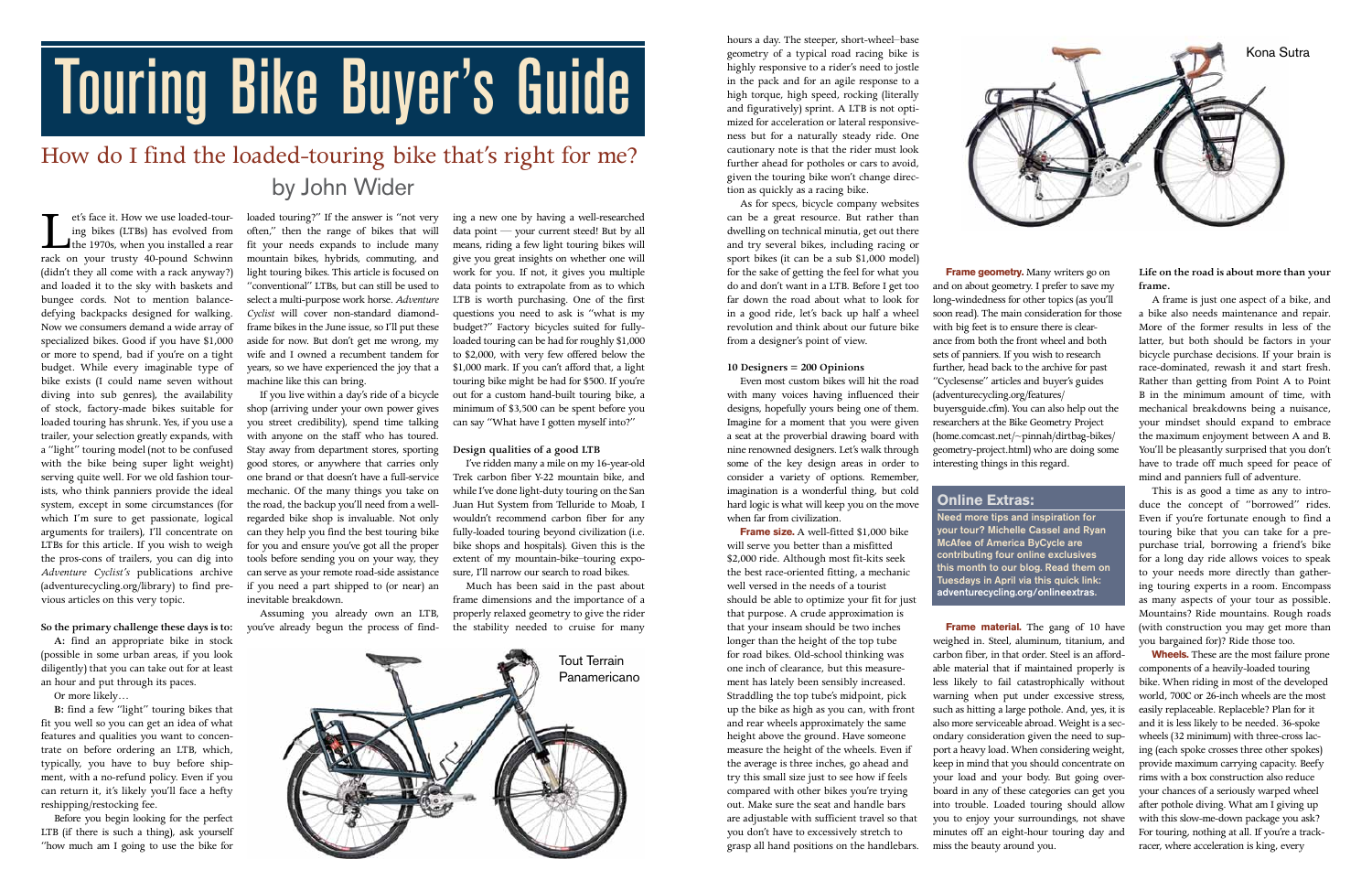

dualeyewear.com - 720.235.1112









extra ounce in the wheels slows you down as much as two ounces elsewhere due to a rotational property called moment of inertia. For steady speeds while touring, acceleration is minimal, so this property is not really a factor. A final bit of good news is that the extra stiffness will give you better handling and energy transfer (less flexing) than an expensive feather-light wheel. And make sure the wheels you buy have all spokes tensioned well and trued. Once the wheel is true, if some spokes are tensioned too loosely or too tightly, insist on a replacement wheel at no extra charge. Your life depends on it, so depend on your shop to make it right.

We handful of imaginary bike designers could go on and on about things such as drop handlebars giving your hands so many more pressure-relieving options than almost any other handlebar configuration. But alas, we've spent so much time talking about things critical to a safe journey, that you'll have to scour other articles in *Adventure Cyclist* to pull out comfort-related tips. But hey, if you read this magazine, you'll know the biggest challenge to getting (and staying) on the road is getting the fundamentals right. So get out there and do what it takes to make the right purchase so you can finally hit the open road!

**Tires.** As for where the rubber meets the road, tires should have the same beefy qualities as the wheels they go on. Seat stays, rims, and brakes that accommodate wide tires are the primary consideration. How wide? It depends on what surfaces you'll be riding and, you guessed it, your personal preferences. Here we'll focus on 700C tires, since 26-inch wheels are best kept for trails. While light touring on smooth roads, you can get away with 25-millimeter tires. Tackling rough roads with big loads? 35 millimeters should be your minimum. As with wheels, saving

weight should not enter into the equation. Beefier tires not only save you money and give you superior handling quality, they are less prone to flats. And keep a close eye on the rear tire. It wears faster and is often covered from sight by fenders and gear.

When it comes to velocity change, most people gravitate toward acceleration. Given how much momentum has to be brought to a stop, the the focus should be on *deceleration*. So how do you best stop your big rig? With highly-leveraged, dependable brakes.

Many prefer the tried-and-true cantilever type. While I've only ridden a few days with disc brakes, I was instantly drawn to their superior stopping power. Many people will speak about the pros and cons, with the most apparent drawback being susceptibility to damage, though these brakes are getting to be nearly bullet-proof these days. No matter what kind of rim brakes you use, if you're descending steep mountains, you should stop periodically to check how hot the rims have become.

Otherwise, you're in for a not-so-nice surprise when the tire pressure becomes too high and the tire too pliable. Fortunately for this author, the load wasn't too heavy when his tire blew, and surprise, he survived with only a small scar.

### **What about the creature comforts?**

*John Wider is a 53-year-old spacecraft engineer living in the Los Angeles area, which he claims is more bike friendly than most people think, especially paths near the beaches. He has owned almost every kind of bike there is, racking up over 80,000 miles, with most of those on his 1996 Trek 520.*